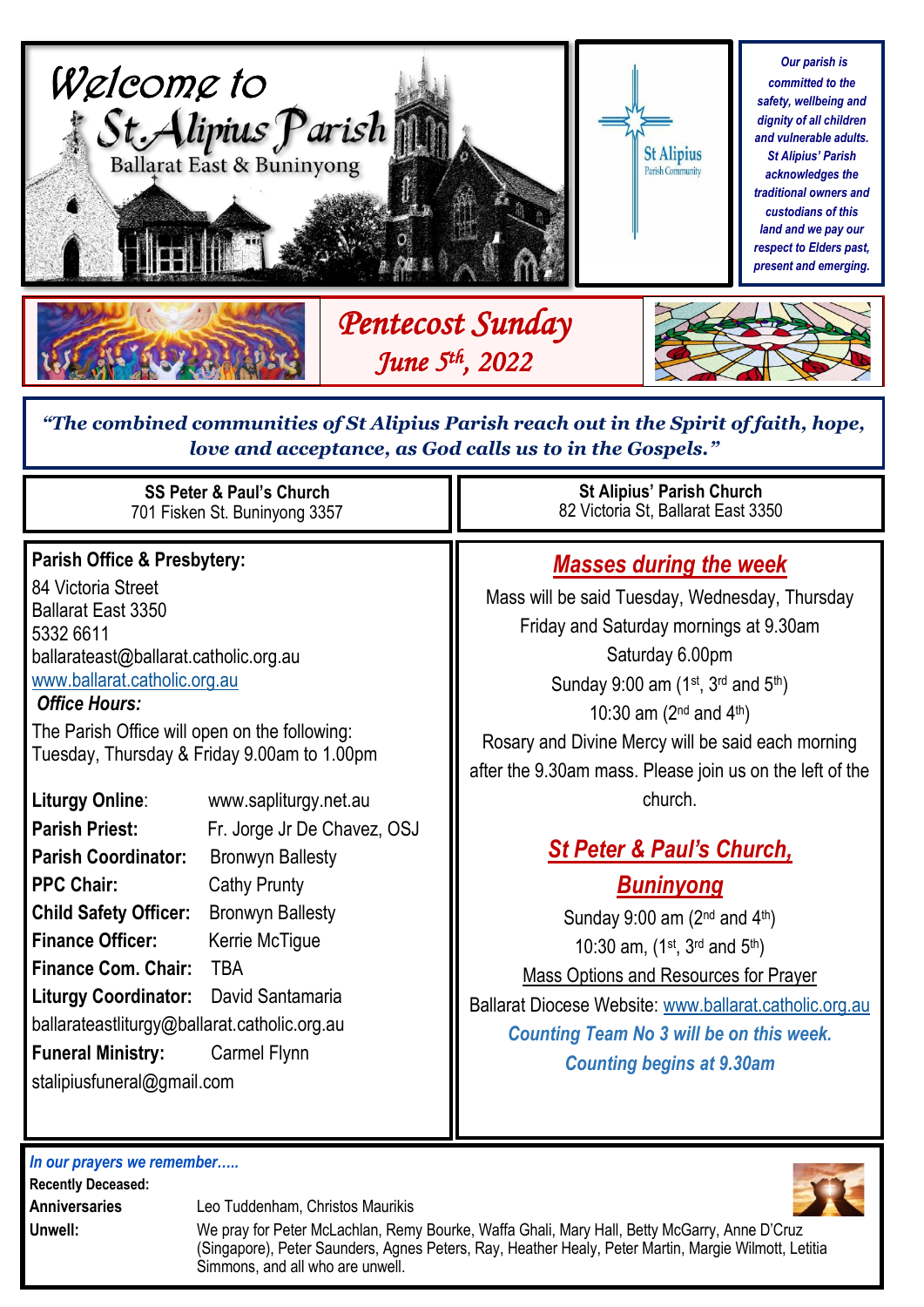## *Upcoming Dates in the Parish Community*

#### *June*

| 14 | Liturgy Meeting             | Time (TBC) St. Alipius Presbytery          |
|----|-----------------------------|--------------------------------------------|
| 14 | <b>Confirmation Liturgy</b> | 6.00pm St Alipius Church, Ballarat East    |
| 15 | <b>Confirmation Liturgy</b> | 6.00pm St Alipius Church, Ballarat East    |
| 16 | <b>Confirmation Liturgy</b> | 6.00pm Ss Peter & Paul's Church, Buninyong |
|    |                             |                                            |

## **Confirmation 2022**

During the past few weeks, over 100 children have been preparing for the Sacrament of Confirmation within our parish. These children attend both our local Catholic and State Primary schools. It is always a pleasure to journey with the children and their families during this preparation, which is family based, but supported by their schools and the parish. During this past week the children have attended their final preparation session which involved a run through of the actual sacrament, which allows them to feel confident on the night. We are excited for all those who will be confirmed at St. Alipius or Ss. Peter and Paul during the week beginning June  $13<sup>th</sup>$  and ask you to continue praying for them.

A big thank you to all those who have been involved in the preparation and running of the program.

# *This weekend we welcome to our Parish through the Sacrament of Baptism:*

*"The Church gives the faith to your children through Baptism and you have the task to make it grow …"*



*(Pope Francis)* 

*Jensen Nathan Horvart Child of Renae and Nathan*

*Sophie Ava Kochskamper Child of Sarah and Nathan*



## *Parish Spaces for Hire*

A reminder to all in our Community that both Buninyong and Ballarat East both have halls for hire for private functions at reasonable rates.

If you are considering hosting a function please contact the Parish office for further details.

## *RCIC Program*

The parish will be holding an information evening on RCIC in coming weeks. If you would like to have your child/children participate in this program or offer support please contact the Parish Office.

## *Liturgy Rosters and Participation*

The latest Liturgy Roster is now available in the Sacristy of each church.

The liturgy Team in the Parish is always looking for more people to join in supporting the Parish Mass and liturgies. If you would like to support the parish in this way please contact the Parish Office on 5332 6611. We would love to hear from you.



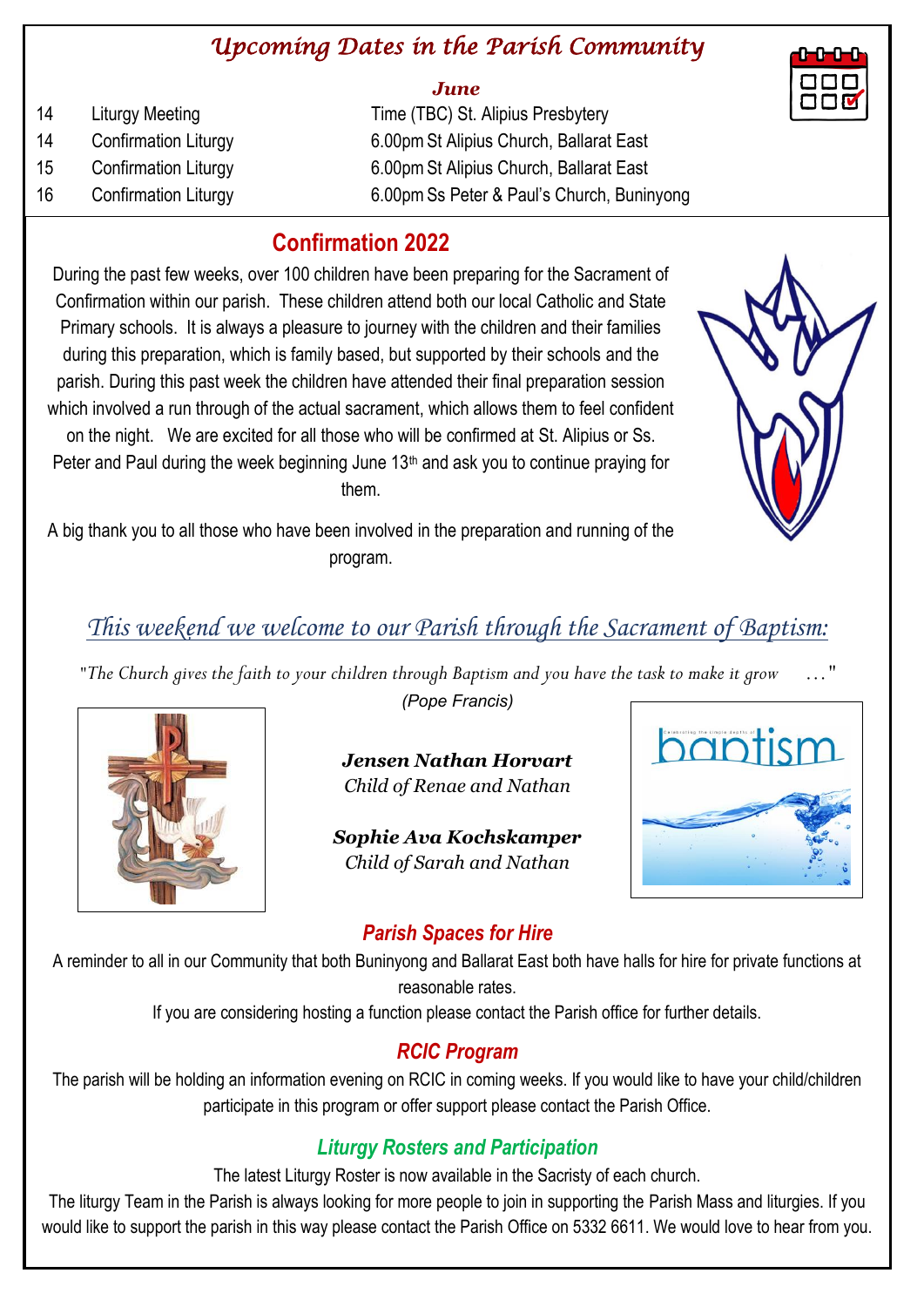#### *World Environment Day – Sunday, June 5, 2022*

Celebrated every year since 1974, World Environment Day is a good time to focus on the environmental dimensions of the Sustainable Development Goals. This year the theme is celebrating "Only One Earth". This was the slogan for the 1972 Stockholm Conference; 50 years on, this truth still holds – this planet is our only home. With nature in emergency mode, the #OnlyOneEarth campaign for World Environment Day 2022, wants you to celebrate the planet through collective environmental action. #OnlyOneEarth advocates for transformative environmental change on a global scale. The campaign shines a spotlight on climate action, nature action and pollution action while encouraging everyone, everywhere to live sustainably. While our individual consumption choices do make a difference, it is collective action that will create the transformative environmental change we need, so we can advance to a more sustainable and just Earth, where everyone can flourish. <https://www.worldenvironmentday.global/>

### *Mary MacKillop Heritage Centre Open Day*

Acknowledging the Feast of the Sacred Heart: Saturday, June 18, 2022 at 362 Albert St, East Melbourne from 10.00am – 4.00pm:

- Mary MacKillop Walking Tour available at  $11.00$ am;  $\bullet$  Mass in the Chapel at 1.00pm;
- Take a tour of the Museum; Visit the Gift Shop; Refreshment options available for purchase.

For further information and to register for the walk and Mass go to [https://www.mmhc.org.au/open](https://www.mmhc.org.au/open-days-2022/)[days-2022/,](https://www.mmhc.org.au/open-days-2022/) ph. 9926 9300 or email [admin.mmhc@sosj.org.au](mailto:admin.mmhc@sosj.org.au)

### *Refugee Week: June 19-25, 2022*

You are invited to join the Australian Catholic Migrant and Refugee Office and the Office for Justice, Ecology and Peace for an online prayer service on World Refugee Day. Registration to attend the prayer service, which will be broadcast live on June 20 at 6.00pm (AEST) is now open. The two Offices have also combined to produce resources to encourage the celebration of Refugee Week 19-25 June. Register for the online prayer service at <https://bit.ly/RefugeeWeek2022Prayers>

### *St Vincent Pallotti Scholarships for Lay Ministry*

The St Vincent Pallotti Scholarship Trust offers scholarships to enable lay people to further their understanding and skills in leadership/ministry or a specialised activity, such as promoting faith enhancement, social justice and pastoral care. Applications close on Friday, July 29, 2022. Details are available at <https://pallottine.org.au/scholarships/st-vincent-pallotti-scholarship-for-lay-ministry.html>



## Planned Giving

Should you wish to continue our Planned Giving or contribute to the First Collection, please place your offering in an envelope into the mailbox near the front door of the Presbytery. Any queries regarding Planned Giving, please phone our Finance Officer Kerrie McTigue, on 53 312 933 or via email: *[ballaratoffice@ballarat.catholic.org.au](mailto:ballaratoffice@ballarat.catholic.org.au)*

Parish \$ 963.00 Presbytery \$ 1,023.00 Direct Debit \$ 725